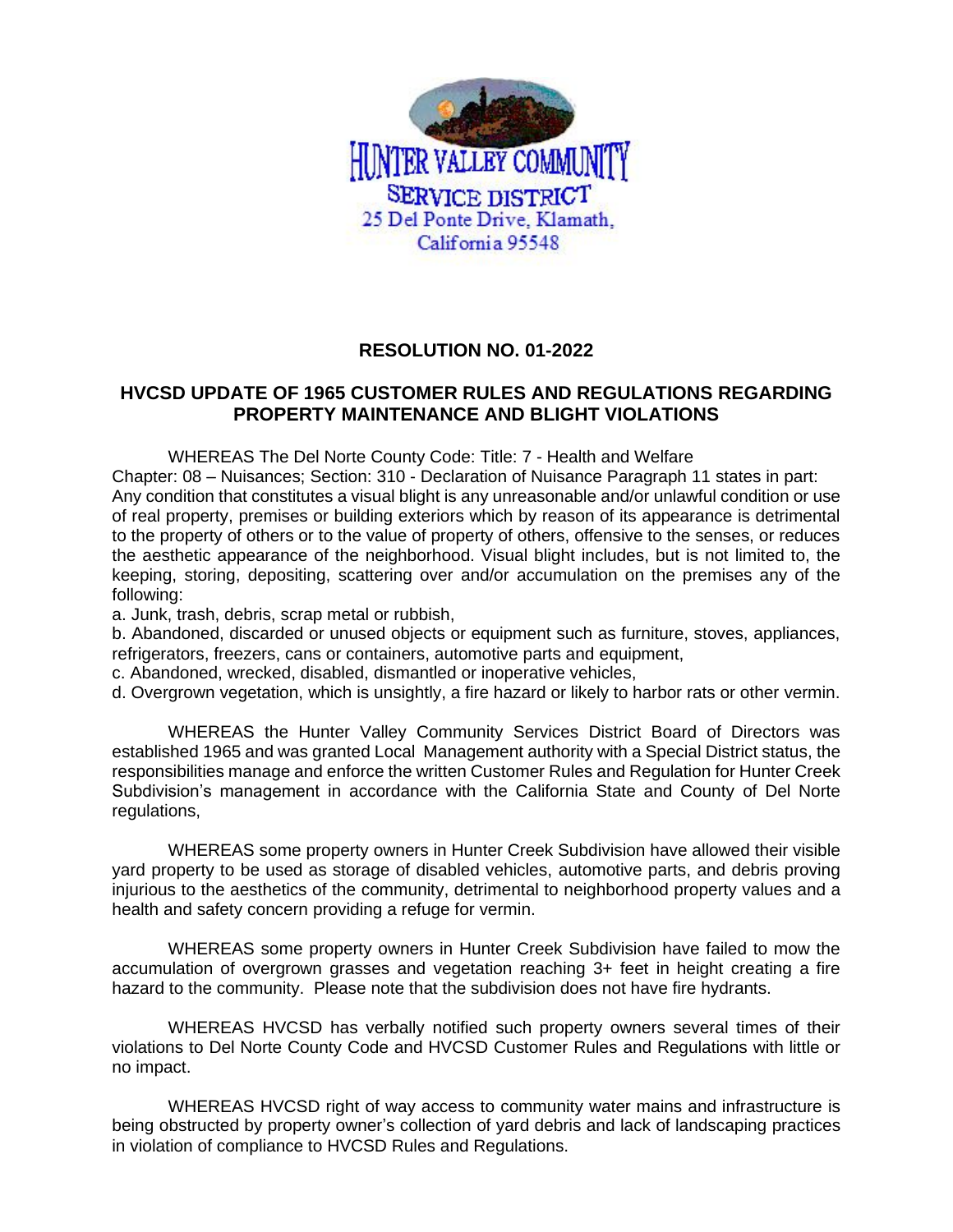**NOW, THEREFORE, BE IT RESOLVED** by the HVCSD Board of Directors as follows:

- 1. HVCSD Board of Directors will mail to Hunter Creek Subdivision property owner(s) in violation of HVCSD Customer Rules and Regulations with official notification to Del Norte County Code Enforcement Division and CalFire Enforcement Division to establish a 30 day notice requiring homeowners to mow and cut down the grass and weeds.
- 2. HVCSD Board of Directors, after allowing 30 days for the property owner to act upon HVCSD request to maintain their landscaping and lawns to an acceptable clearance and height, HVCSD shall post a notice on homeowner's door and mail with registered return receipt with a seven (7) day notice to comply.
- 3. After seven (7) days, HVCSD Board of Directors may take the initiative and perform the required maintenance once only and charge the property owner \$250.00 **plus** that hourly wage charged by the individual providing the one-time work provided. A 20% delinquent payment fee with accrue monthly until paid in full. If not paid in full, the amount incurred will be a debt against the property owner's next Annual Water Fee service billing cycle and shall constitute The primary debt to be paid off prior to applying any acceptable credit to any HVCSD future Annual Water Fee billed.
- 4. HVCSD water services shall be disconnected if all billed fees are not paid timely and in full. A property owner shall also be charged additional disconnection and reconnection fee in accordance with HVCSD list of charges i.e., a \$300.00 reconnection fee and \$100.00 backhoe fee. Board of Directors will mail a copy of this Policy Resolution 01-2022 to each customer upon ratification and approval by signature of each Board Member.

## **Blight Violations:**

- 1. HVCSD Board of Directors will mail to Hunter Creek Subdivision property owner(s) in violation of Blight Violations Ordinance a 30-day notice requiring homeowners to remove Junk, trash, debris, scrap metal or rubbish, abandoned, discarded or unused objects or equipment such as furniture, stoves, appliances, refrigerators, freezers, cans or containers, automotive parts and equipment, abandoned, wrecked, disabled, dismantled or inoperative vehicles,
- 2. After 30 days, HVCSD Board of Directors may take the initiative and file a written complaint to the Del Norte County Code Endorsement against the property owner and resident.

HVCSD Board of Directors shall present written formal complaints and refer such written complaints to the County of Del Norte Code Enforcement and CalFire Enforcement Divisions for prosecution in such cases where property owners are non-responsive in correcting addressed specific violations.